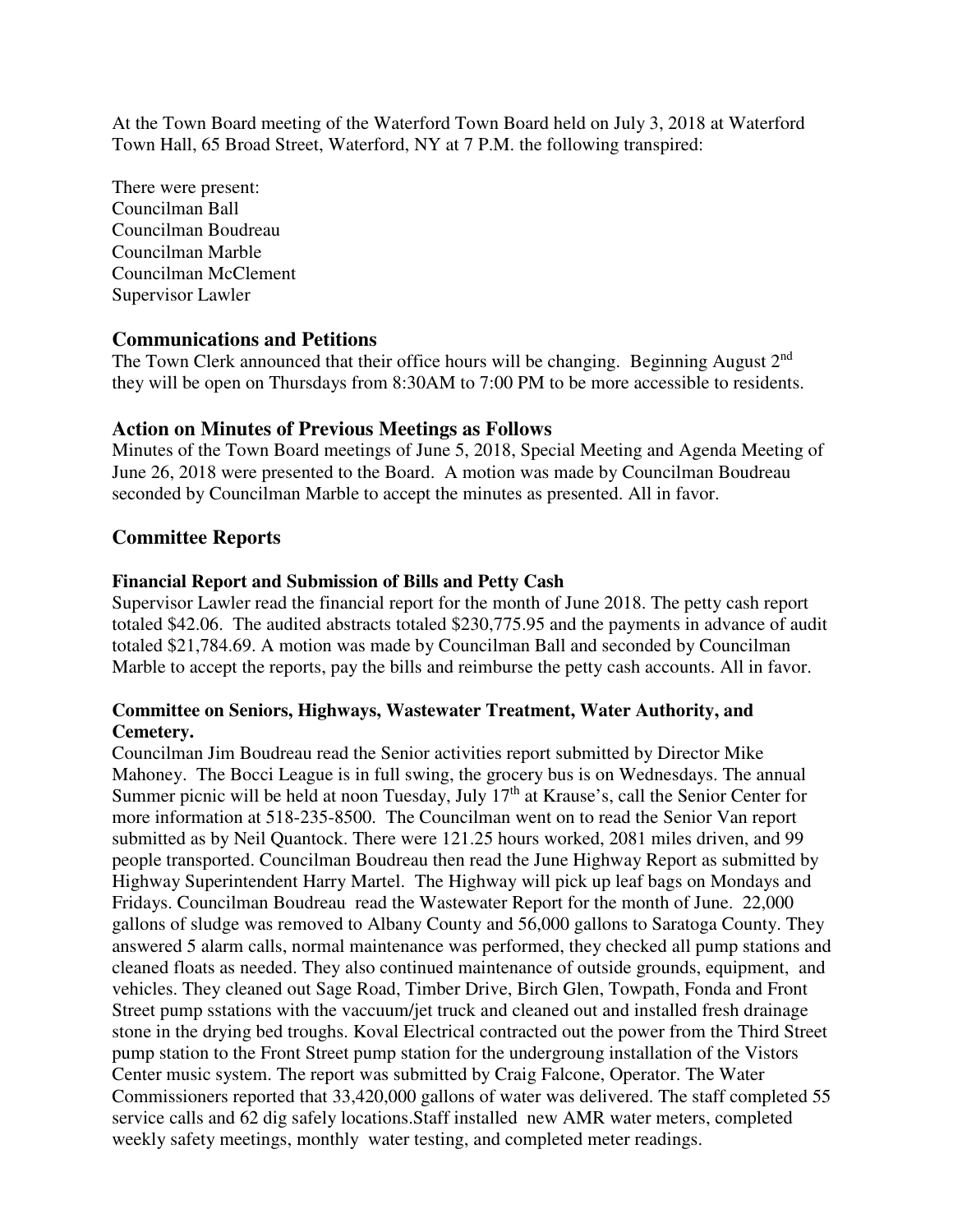## **Committee on Public Safety, Emergency Services**

Councilman Dave Ball thanked the Northside FireDistrict and Waterford Rescue Squad for their assistance during the recent heat outbreak. They checked on the elderly and shut ins. It was appreciated by many and he thanks them. They plan to continue this as the heat persists. If you know of someone who requires a welfare check please contact the Waterford Rescue Squad as well as the Waterford Police Department. Signs of heat exposure can be rash/nauseau/dizziness/vomiting. Please also watch for signs of dehydration. He then read the Police Activity report for June as submitted by Sgt. Shudt. There were 17 Arrests, which included 2 DWI's and 2 by the Animal Control Officer, 36 tickets issued, 14 motor vehicle accidents and 369 calls for service. There was no updated information regarding the village unified fire station.

# **Committee on Veterans, Grants and Funding, Buildings, and Special Projects**

Councilman Frank McClement wished everyone a Happy 4<sup>th</sup> of July. He then read the Harbor Visitor Center report as submitted by Chris Callaghan. In June the harbor welcomed 204 boats from 31 states and 15 campers. The Corning Glass Barge and the Lois McClure visited the harbor on June 23 and 24<sup>th</sup> and drew large crowds. The Farmers Market continues every Sunday from 9-1. The new audio system is being installed. The harbor volunteers logged a total of 497 hours for June. Steamboat Meet is July  $7<sup>th</sup>$  with fireworks at night. August 18<sup>th</sup> will be the 1<sup>st</sup> Annual Dragon Boat Races. On September 7,8,9 will be Tugboat Roundup. Councilman McClement commended Chris and all the volunteers for their hard work. The Councilman then announced that The Saratoga County Board of Supervisors will be sponsoring a free concert with the Army Field Band at SPAC on Sept 3rd. Tickets will be available at all area Stewarts Shops. The concert is free, but tickets are still encouraged.

Supervisor Lawler stated that in the direction of clarity for the timing of the fireworks on Saturday, they will go off at 9:30PM. The website will also be updated with the correct time.

## **Committee on Youth, Playgrounds, Pool, Festivals, Liaison to Village, Museum, Library and WHCS**

The Pool and Park program are up and running. The first session of swim lessons will be complete at the end of the week. The next session will start on July  $9<sup>th</sup>$ . The pool is open 7 days a week from 1-6 pm. Swim lessons are 9-12. We will be open July 4<sup>th</sup>. The free lunch program started yesterday, July 2 and will run through the summer at Clement Park. That was secured by the Waterford Wesleyan church. We want thank them.

This Friday July 6 will be our Luau at the town pool. It will be free to swim and there will be refreshments, music, open mic, ukulele contest, and lots of fun. The concession stand will be open to purchase candy and snacks. Please join us.

Library:

The library is in the midst of the summer reading program once again. It actually kicked off last Monday June  $25<sup>th</sup>$ . Kids of all ages are encouraged to sign up and keep track of their reading hours this summer. In addition the library will host a variety of programs and activities during July and August. You can check at the library, the facebook page, or the online calendar for more information. The library will welcome 2 new trustees on July  $10<sup>th</sup>$ , Chris Connell and Barry Walsh. They were elected as part of the 2019 budget which passed unanimously.

They are in discussions with Citizens Bank about offering some financial literacy workshops later this year. Summer hours in effect until Labor Day. Closed tomorrow July 4<sup>th</sup> Weekends 9am-1pm on Saturdays and closed on Sunday.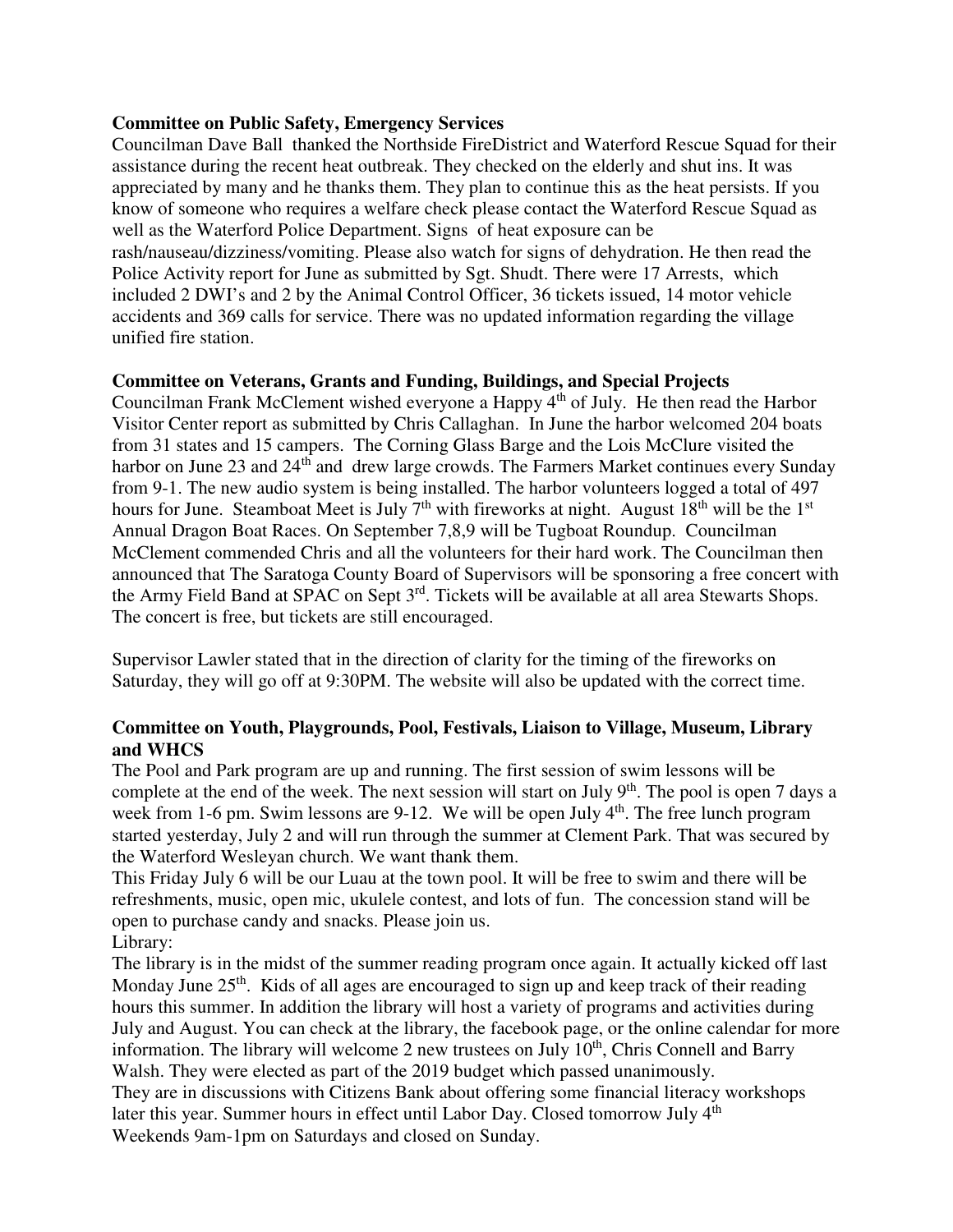Museum:

The museum is in need of volunteers to help with various activities around the museum. Hours are: Tues- Sat 10 am -3pm, Sunday 12:30-3pm. The current exhibit Water and War : Waterford's Routes and Canals through Conflict will be open until October 28th for visitors to learn more about Waterford's connection to the centennial observations of WWI and the opening of the Barge Canal. Don't forget to visit the Children's area.

New committee: Homestead programs committee.

Upcoming events are the golf tournament and clam bake at Van Schaick Country Club on Sept 17<sup>th</sup> at 2 pm. More info on ticket prices to come and a cemetery tour projected to be Saturday Oct  $20<sup>th</sup>$ .

Dashin and Dancin concert at Cohoes Music Hall featuring the Refrigerators will be on Dec 1<sup>st</sup> 7-10 pm

# **General Orders**

# RESOLUTION# 83

RESOLVED, that the Town Board of the Town of Waterford hereby authorizes the Town Supervisor to execute a contract with Capital District Physicians Health Plan to provide health insurance for eligible Town employees for the period August 1, 2018 – July 31, 2019.

Offered by Councilman Marble Seconded by Councilman Ball

Councilman Ball yes Councilman Boudreau yes Councilman Marble yes Councilman McClement yes Supervisor Lawler yes

# RESOLUTION # 84

RESOLVED, that the Town Board of the Town of Waterford hereby authorizes the Town Supervisor to execute a contract with Empire BlueCross to provide optical insurance for eligible Town employees for the period August 1, 2018 – July 31, 2019.

Offered by Councilman Ball Seconded by Councilman Marble

Councilman Ball yes Councilman Boudreau yes Councilman Marble yes Councilman McClement yes Supervisor Lawler yes

# RESOLUTION# 85

RESOLVED, that the Town Board of the Town of Waterford hereby authorizes the Town Supervisor to execute a contract with Empire BlueCross (Empire HealthChoice Assurance, Inc.) to provide dental insurance for eligible Town employees for the period August 1, 2018 – July 31, 2019.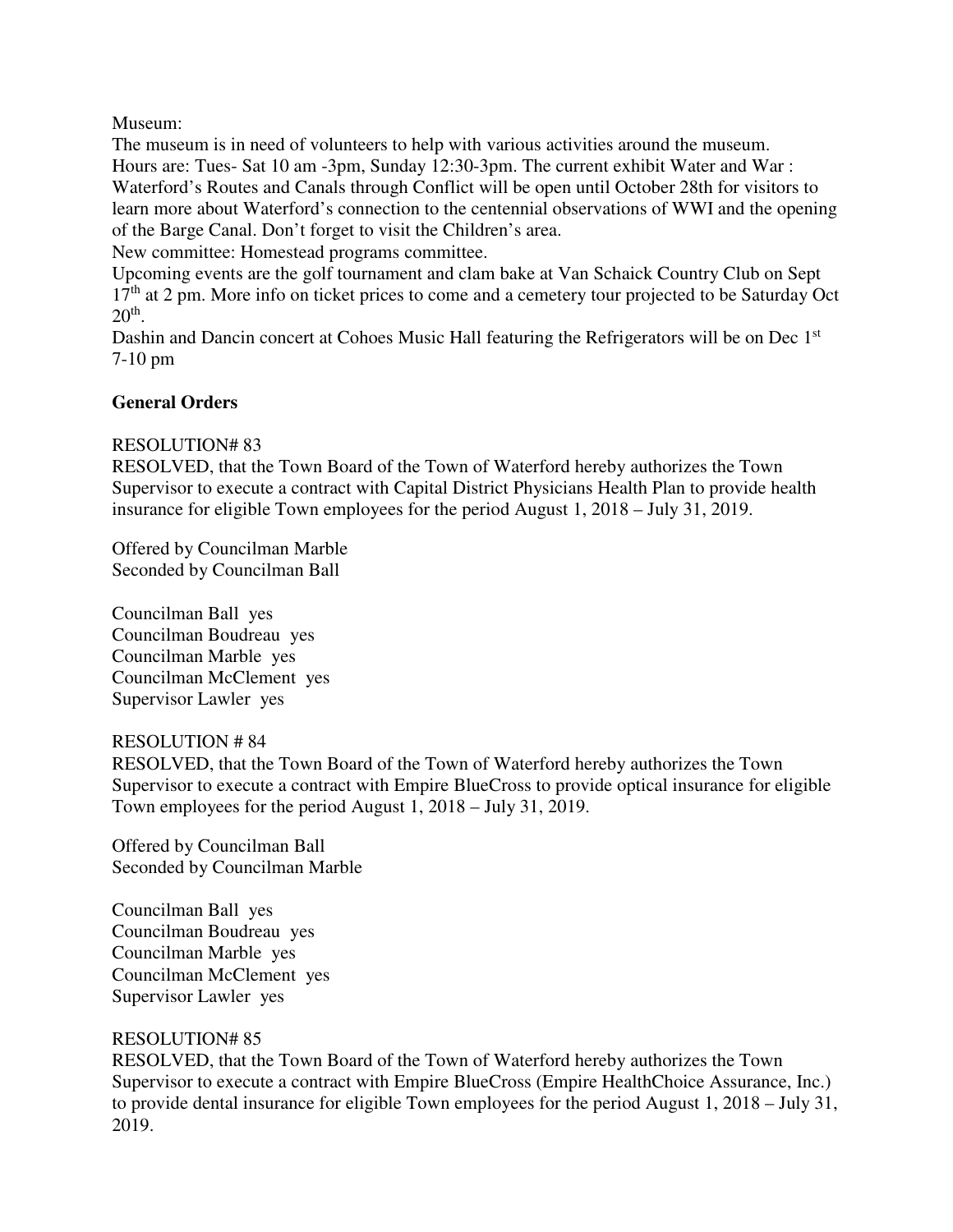Offered by Councilman Marble Seconded by Councilman Boudreau

Councilman Ball yes Councilman Boudreau yes Councilman Marble yes Councilman McClement yes Supervisor Lawler yes

#### RESOLUTION# 86

RESOLVED, that the August 7, 2018 monthly meeting of the Waterford Town Board will be held at the Waterford Visitor Center, 1 Tugboat Ally, Waterford, NY at 7:00 P.M.

Offered by Councilman Boudreau Seconded by Councilman McClement

Councilman Ball yes Councilman Boudreau yes Councilman Marble yes Councilman McClement yes Supervisor Lawler yes

#### RESOLUTION # 87

RESOLVED, that the following places be designated as polling places for the Town of Waterford: District #1- Visitor's Center District #2- Kavanaugh Fire District #3- Ford Hose District # 4- Northside Fire House District #5- Northside Fire House District #6- United Methodist Church District #7- Waterford Halfmoon High School District # 8- Waterford Halfmoon High School

Offered by Councilman Ball Seconded by Councilman McClement

Councilman Ball yes Councilman Boudreau yes Councilman Marble yes Councilman McClement yes Supervisor Lawler yes

#### RESOLUTION# 88

**WHEREAS**, the property known as Carriage Way (Tax Map No. 291.5-2-99)owned by CW Associates is shown on a subdivision map duly approved by the Town Planning Board filed in the Town Clerk's Office and recorded in the Saratoga County's Clerk's Office on December 11, 2001; and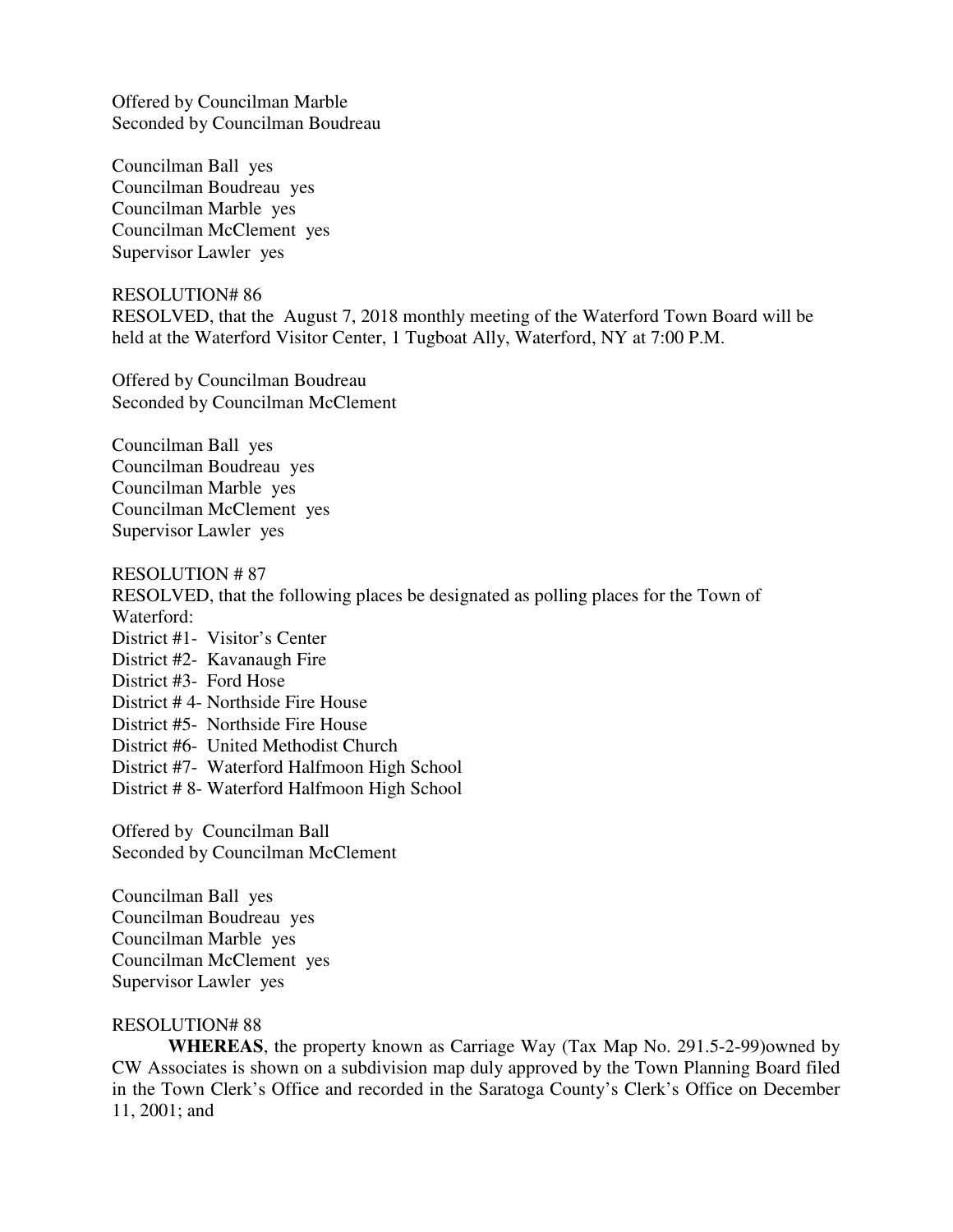**WHEREAS** the filing or recording of the subdivision plat showing Carriage Way constitutes an offer of dedication to the public pursuant to NYS Town Law § 279 (4)(a) and the Town wishes to accept said offer of dedication;

**WHEREAS**, the Town Engineer and Town Superintendent of Highways have inspected Carriage Way and recommended acceptance of said parcel of land for highway purposes;

**NOW THEREFORE, BE IT RESOLVED**, that that consent be and the same hereby is given to the Superintendent of Highways of the Town of Waterford, to make an order laying out said roadways for highway and drainage purposes, in accordance with Town Law § 279 and the Highway Law of the State of New York and other statutes applicable thereto; and

**BE IT FURTHER RESOLVED**, that the Town Supervisor and Highway Superintendent are authorized to execute all necessary paperwork and take all necessary action to effectuate the dedication of Carriage Way to the Town. A copy of this resolution, together with the Superintendent's Order Laying Highways, shall be filed and recorded in the Town Clerk's highway record book.

Offered by Councilman Boudreau Seconded by Councilman Marble

Councilman Ball yes Councilman Boudreau yes Councilman Marble yes Councilman McClement yes Supervisor Lawler yes

#### **Other Business**

#### RESOLUTION# 89

Resolved, that Lawrence Garmley be and he is hereby appointed as full time Police Officer at a salary according to the current union contract to be paid in weekly installments by the Supervisor without the necessity of pre-audit by the Town Board.

Offered by Councilman Ball Seconded by Councilman Marble

Councilman Ball yes Councilman Boudreau yes Councilman Marble yes Councilman McClement yes Supervisor Lawler yes

Officer Garmley was sworn in. His wife was in attendance as well as Sgt. Van Bramer and Officer McGreevey. Supervisor Lawler congratulated Officer Garmley on the hard work it took to get here. Always remember that you work for the people of Waterford, not the Town Board. Treat them with respect; we are servants to the people at the end of the day.